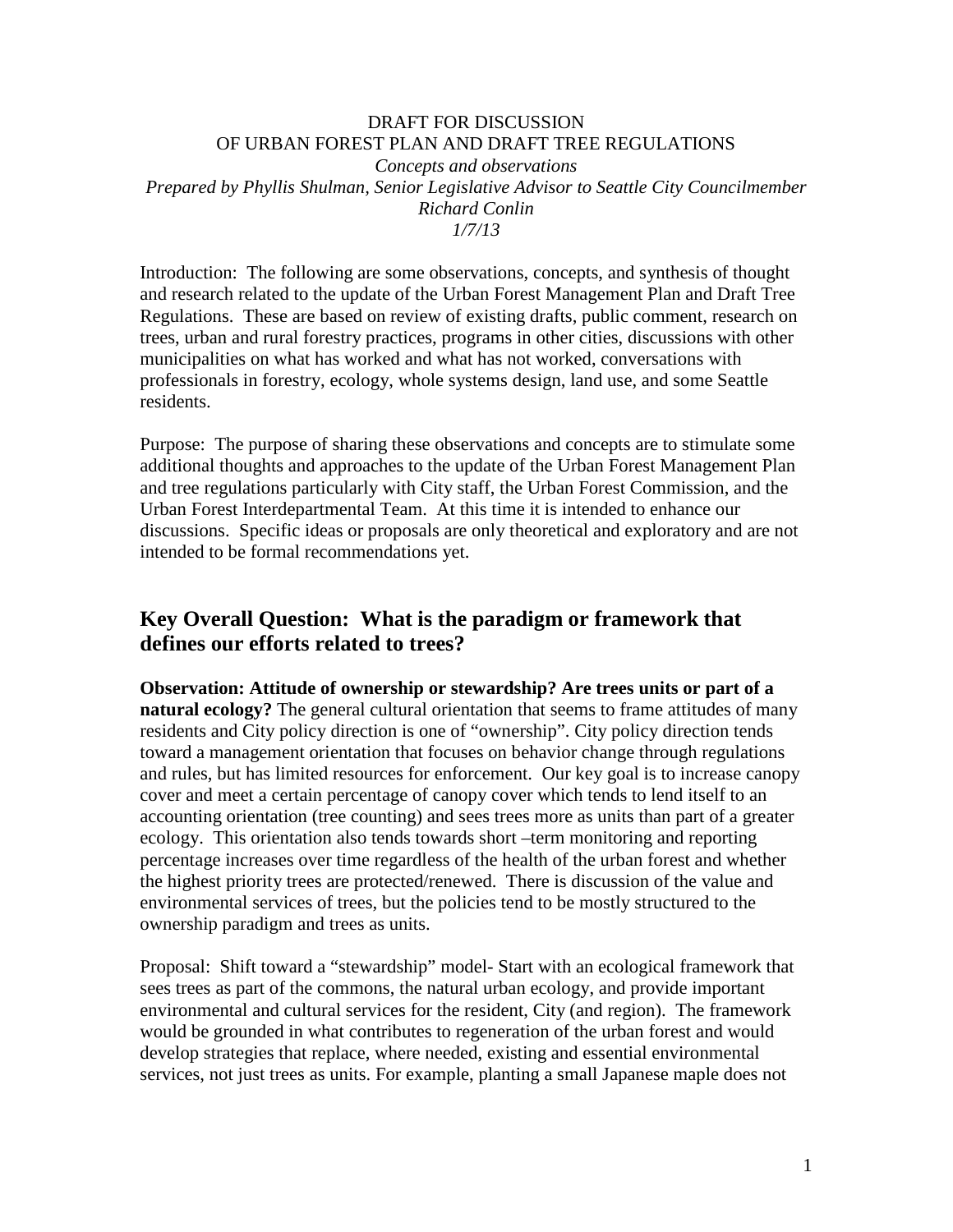regenerate the environmental services that a mature Douglas fir provides. I would consider changing the name of the plan to Urban Forestry Stewardship Plan.

| Ownership/trees as unit framework:                                                                                                                                                                                                                                                                                                                                                                                                                                                                                                                                                                                                                                                                                                | Stewardship framework:                                                                                                                                                                                                                                                                                                                                                                                                                                                                                                                                                                                                                                                                                                                                                                                               |
|-----------------------------------------------------------------------------------------------------------------------------------------------------------------------------------------------------------------------------------------------------------------------------------------------------------------------------------------------------------------------------------------------------------------------------------------------------------------------------------------------------------------------------------------------------------------------------------------------------------------------------------------------------------------------------------------------------------------------------------|----------------------------------------------------------------------------------------------------------------------------------------------------------------------------------------------------------------------------------------------------------------------------------------------------------------------------------------------------------------------------------------------------------------------------------------------------------------------------------------------------------------------------------------------------------------------------------------------------------------------------------------------------------------------------------------------------------------------------------------------------------------------------------------------------------------------|
| My trees, Park's trees, Street trees<br>Trees as units: cut one, plant two<br>Trees are bounded by property lines<br>Trees are individual entities and not<br>related to or impacted by or impacting<br>other trees or natural entities<br>Cultural message oriented toward you<br>are a bad person if you cut a tree<br>Management requires significant<br>control/regulations that to be effective<br>require significant enforcement<br>Tree replacement is not specific to<br>types of trees, best locations for trees,<br>or replacing their ecological services<br>Monitoring and progress tends to be<br>focused on numbers of trees replaced<br>and short -term gains<br>Management units defined by types of<br>land use | • Principles that guide policy making are<br>based on natural living systems<br>Focuses government policies and<br>programs on creating long-term<br>change<br>Emphasizes long-term regeneration of<br>urban forest ecology<br>Orients towards regenerating,<br>replacing and enhancing ecosystem<br>services not just tree units<br>Shifts focus on policies and programs<br>to emphasize opportunities for creating<br>community stewardship, outreach,<br>information, and skills that promote<br>long-term sustainability of<br>effort/outcomes<br>Identifies where greatest threats are<br>$\bullet$<br>and focuses enforcement/regulatory<br>efforts to most threatened/significant<br>situations<br>Based on ecology of place and ability<br>to connect best ecological practices to<br>appropriate locations |

## **Observation: technical problem or adaptive challenge? What is our theory of**

**change?** We need to be more explicit about why trees are important and how we define the "problems" that we are trying to solve so that our initiatives are effectively matched to our problem statements. I also think we need more clarity on what our underlying theory of change is since our efforts are striving towards certain behaviors or rules. Is tree protection a technical problem to solve or an adaptive challenge or both? A technical problem lends itself to technical solutions like creation of rules, regulations, adding trees, etc. An adaptive challenge lends itself to the need for changing behavior, attitudes, building cooperation, and resolving conflicts.

I would suggest that in order to meet our long-term goals we cannot buy or regulate our way to a healthy urban forest. I believe it depends more fully on our ability to shift people's views and city actions to see the value of trees and see them as part of the ecological commons. I believe we need more mutual understanding of the benefits of trees, as well as what conditions support healthy urban trees/forests including location,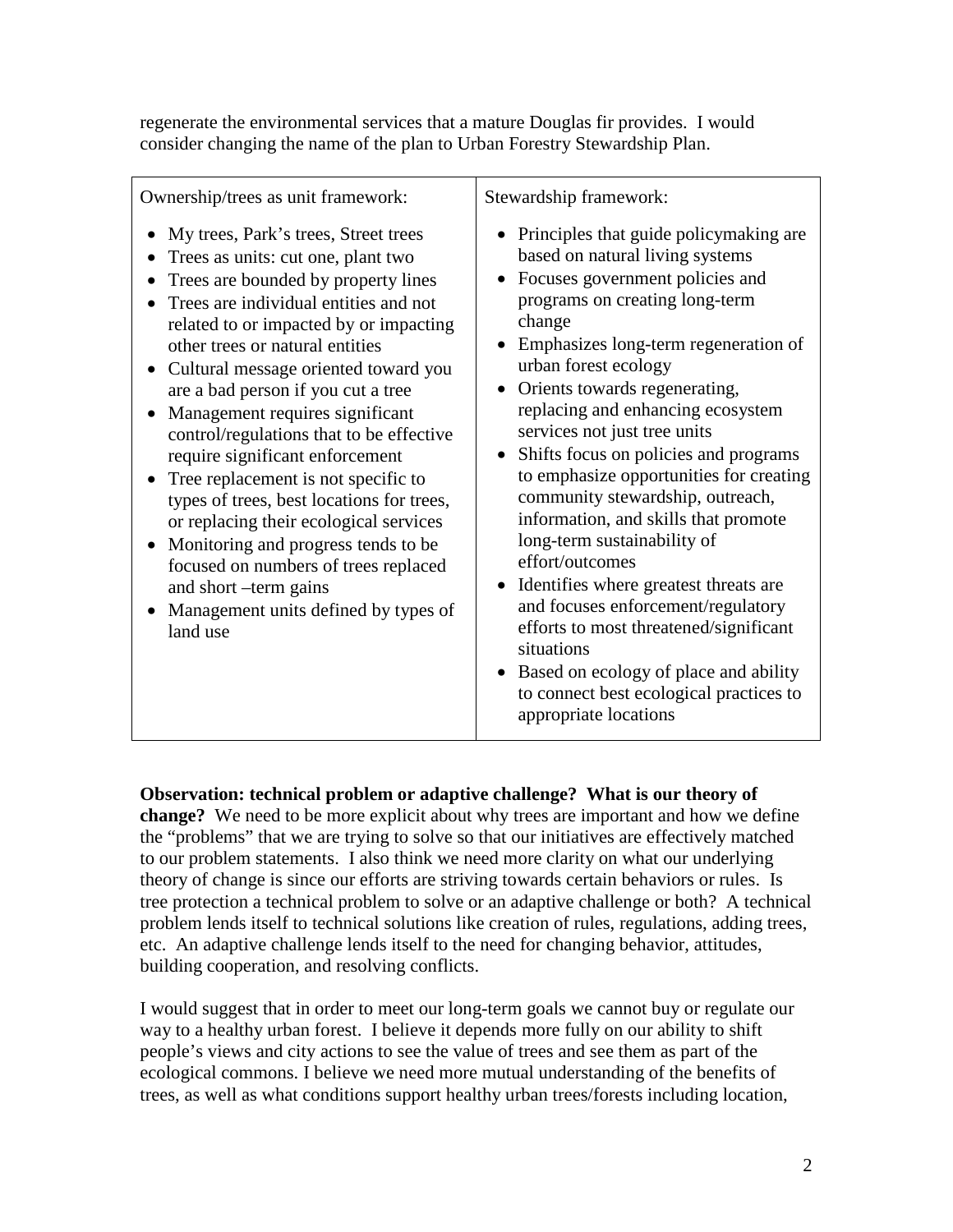soil, maintenance…This lends itself to strategies that emphasize outreach, skill-building, opportunities for place-based stewardship.

**Observation: underlying strategies are not fully grounded in a set of ecological principles.** For example, why would planting 2 trees or 4 trees for every 1 tree be beneficial? I would suggest basing our strategies and policies on ecological principles. I would articulate the underlying ecological principles that our actions, policies, and programs are based on. Examples of these could include:

- To align as much as possible with ecological conditions that sustain trees
- Humans are stewards of the urban ecology
- Regeneration of the urban forest and urban trees has an ecologically based time horizon (renewing/replacing environmental services does not happen quicklydifferent than we had 10 trees and now we have 20 trees)
- Trees are part of living systems and so our actions will reflect a systems orientation

We would want to clearly identify the system conditions that support healthy trees and have our policies reflect these systems. For example, diversity of species, proper maintenance, planting in appropriate places, types of soils, reduction of invasive species. In reviewing many of the public comments to date, if one looks at the pattern of the comments and not just the specifics, many are striving towards an approach that is ecologically based.

**Observation: overall goals, objectives, and indicators are dispersed throughout the plan and could be consolidated and certain goals seem implicit, but not fully stated.**  I would suggest that under a stewardship model these goals could be articulated as goals of the Urban Forest Plan:

- Positively contribute and support the conditions for long-term health of the urban forest
- Develop a framework and strategies that regenerate a healthy forest and trees over time
- Increase capacity (attitudes and practical capacity) for stewardship for trees among residents, developers, businesspeople, city staff, and departments
- Develop programs, regulations, incentives, outreach & engagement, and opportunities that enhance and deepen stewardship, promote preservation, and align with the overall ecological framework (for example, instead of requiring certified arborists for pruning street trees, maybe develop a short pruning certification program that any landscaper or resident can take to learn pruning techniques. This expands the knowledge to more people. Require this certification before pruning street trees and utilize certified arborists for very specific situations-large trees or exceptional tree...)
- Build community and place based identity through sharing stewardship for trees
- Increase awareness of trees as part of the commons and articulate the environmental and cultural services that they provide
- Utilize the role of government to effectively assist in meeting the above goals through identifying appropriate responsibilities and coordination of efforts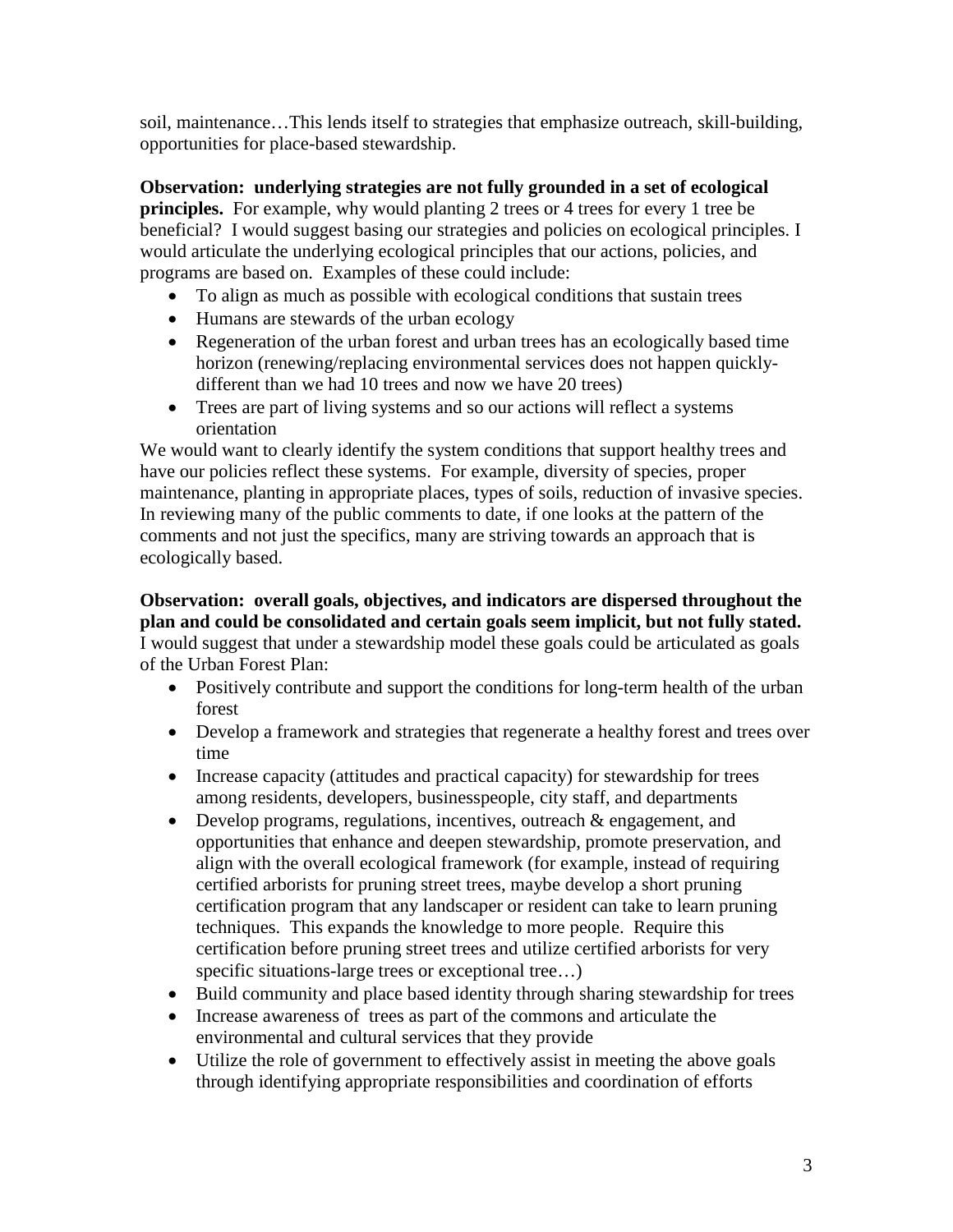**Observation: more clearly articulating priorities would assist us in directing our resources, regulations, and programs.** If key reasons we are stewarding trees are for climate impacts and drainage impacts then science and research has articulated some clear priorities for tree "management". These priorities could be more fully articulated in the plan and our regulations and programs should assist in meeting these priorities. They include:

- Maintain and preserve mid-sized and large trees especially evergreens and groves
- Tend to/maximize the health of existing trees which includes removal of invasive species and proper and timely pruning
- Promote regeneration and expansion of urban trees by focusing on planting new trees and replacing trees that provide the greatest benefit of environmental services and cultural and food services. For example, if a large conifer is removed, then replace it with a similar type of tree.
- Improve health of future urban forest/trees by planting appropriate trees in appropriate places (regeneration)
- Protect essential wildlife services of urban trees, especially where it is difficult to replace these services. For example, heron and eagle nests.

In addition, focus regulations where impacts are significant, for example, where new development happens and land is being clearly or heavily impacted.

**Observation: the current draft of the Urban Forest Plan and tree regulations could be strengthened by providing a more ecologically based framework that maximizes the environmental and social outcomes that we value and provides a framework that enhances opportunities for community stewardship and identity.** What might an ecologically based framework look like? Answering this question might include analyzing/observing where we can best support the health of existing trees, especially mid- large trees, and other trees that are especially important. We could identify where there are areas in the City where we should minimize development, where there are areas where the City could benefit from additional specific types of trees, for drainage benefits, replacement of significant or unique trees in parks, where groves and greenways are located, where existing orchards can be maintained and expanded, where priority trees need maintenance, where slopes need to be stabilized, where streams and wetlands need trees, where invasive species are particularly problematic, where view corridors already exist, etc.

An example of a more ecologically based system might be to start with looking at the City's watersheds and then "dividing up" the City into "Eco-hoods". Each eco-hood would be based on the watersheds, geography, and other criteria. This would help to build community identity with the surrounding natural environment and people could begin to envision how their trees and plants are part of the larger whole. Then we could develop opportunities for stewardship and mitigation within each eco-hood and gear our regulatory approaches not only to private property, but the enhancement of the eco-hood. This approach could minimize some of the conflicts we already experience related to individual land use decisions like solar access, urban agriculture, industrial uses, development, etc. This could encourage neighborhood- based approaches and help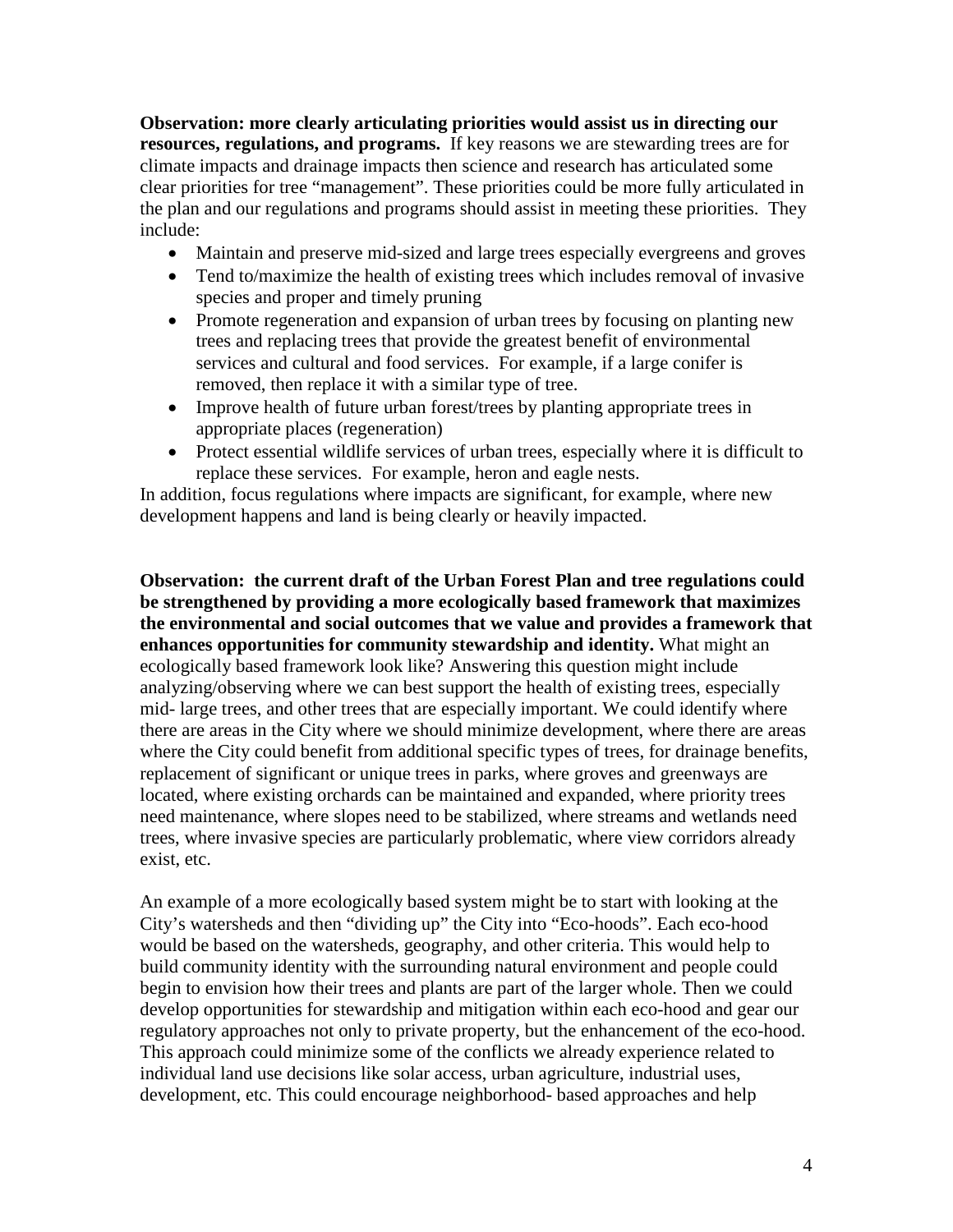identify priority areas for protection and priority areas for enhancement. Also mitigation could be focused in eco-hoods instead of individual properties and could be better matched to replacing specific environmental services lost to tree cutting and planted in appropriate locations that minimize repeating mistakes from the past.

For example: within an eco-hood the City and community could identify:



**Observation: identifying which entities can most effectively do certain roles can enhance stewardship.** For example, the City can most effectively develop a framework plan, develop regulations and policies and carry out the specific work related to department missions as well as help coordinate work among departments. Neighborhood groups and community organizations can mobilize volunteers. A work program item can be to identify which of the stewardship actions fit best with which entities and enhance the capacity of those entities to carry out their efforts.